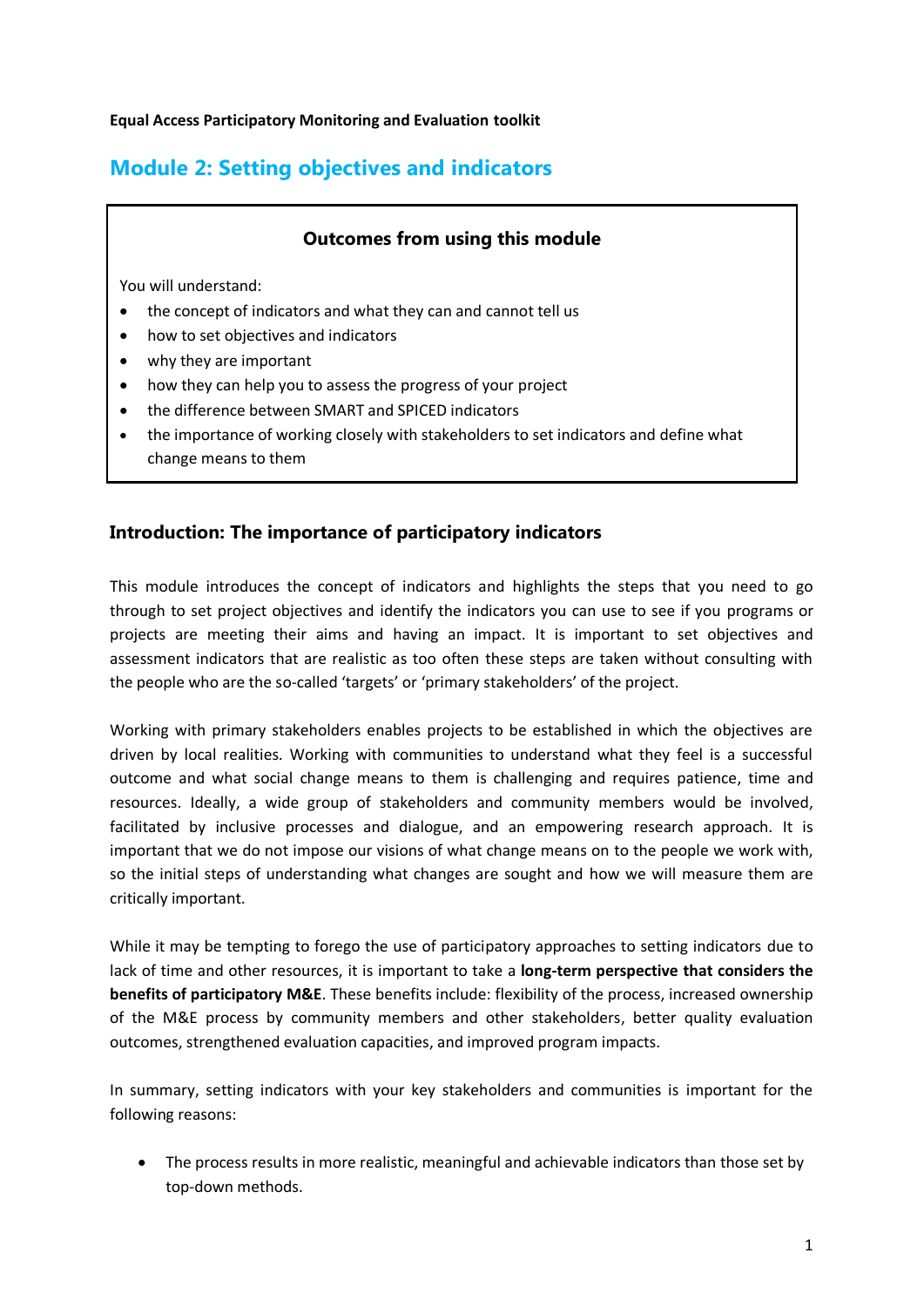- The process can often highlight the different information needs and ideas of change of different stakeholders and community groups (including women and men).
- The focus is not just on *what* is measured but on *how* it is measured and *who* has decided which indicators are important.
- Information about *why* and *how* change has happened and how important that change is to those affected is more likely to emerge.
- The process helps to increase community ownership of and involvement in projects, awareness, mutual learning and empowerment – this can increase the potential that your program has positive impacts of various kinds.

# **Overview of the concept of indicators**

Indicators are ways of measuring (indicating) that progress on your programs or projects is being achieved, with 'progress' being determined by the aims and objectives of an initiative. Indicators are used to measure the impact of interventions and to monitor the performance of programs or projects in relation to pre-determined targets. Some evaluators consider indicator setting to be the most difficult step in designing an evaluation or impact assessment. In the attempting to provide indications of change in complex contexts

# **What indicators can and cannot tell us**

Indicators can tell us things such as:

- To what extent our program objectives have been met
- What progress our project or program has made
- The extent to which our targets have been met
- That a change we are interested in is happening

However, indicators only provide an *indication* that something has happened – *they are not proof* and they cannot tell us:

- Why our program or project has made a difference
- Why and how change occurs
- How our communication activities should be undertaken

# **Types of indicators**

Indicators need to measure physical and visible (measurable) outcomes, but also changes in attitudes and behaviour, which is often less tangible and not always easy to count. While quantitative indicators are emphasised in mainstream M&E approaches, for communication for development, and especially Communication for Social Change, they often need to be qualitative to be most effective and appropriate. Qualitative indicators can help us to assess the impacts of our projects and the extent to which change has occurred. They are generally more descriptive. Quantitative indicators can help to assess if our projects are on track. Indicators can take different formats such as pictures or stories of social change. This is particularly important to consider when we are working with people who have low levels of education or literacy.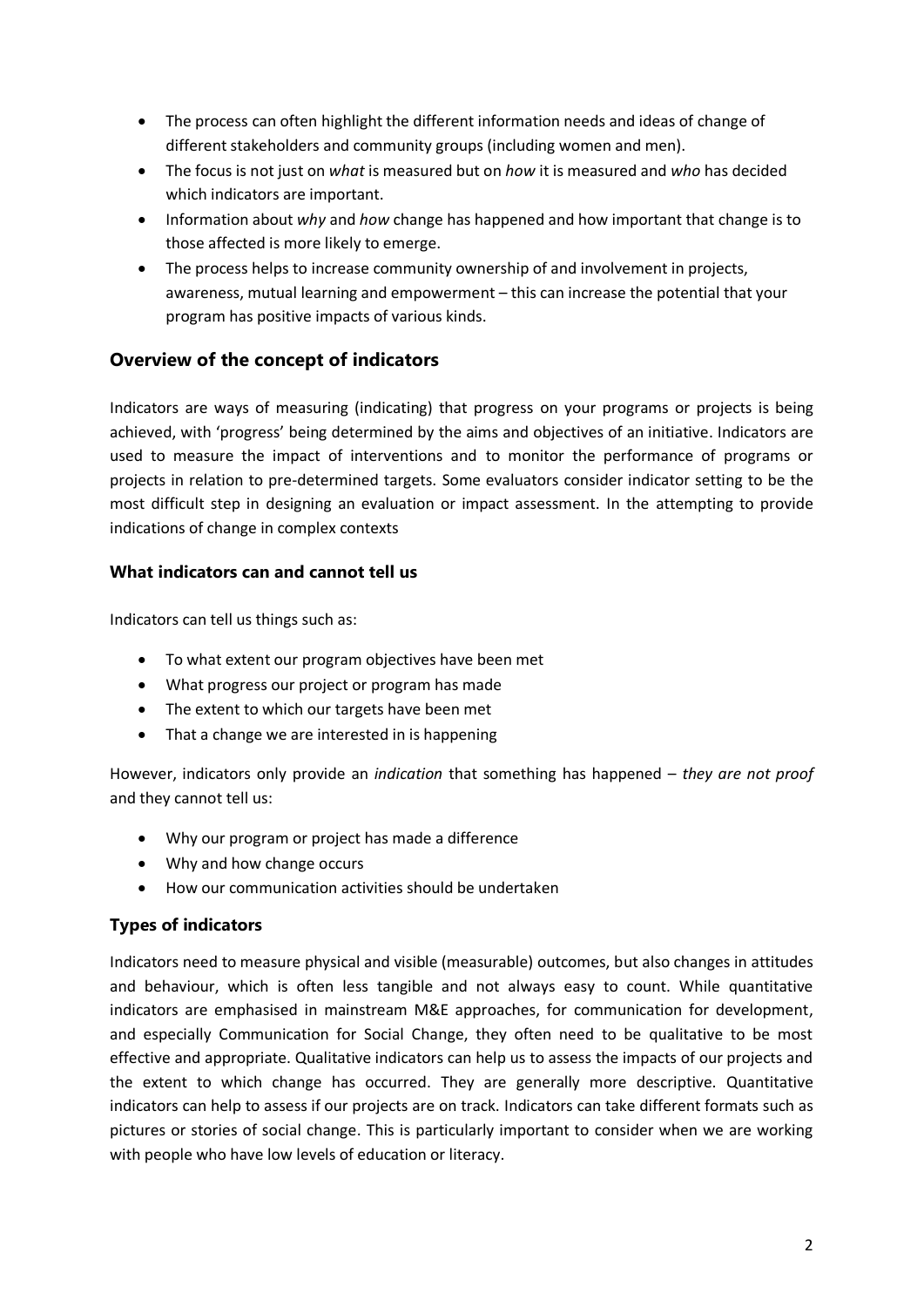The most important indicators are often not quantifiable. For example, the number of people participating in a social network is relatively unimportant compared to the *quality of relationships and dialogue* within that network.

There are many different types of indicators, for example, '**process indicators**' (the number of people trained) '**output indicators**' (increased dialogue within a community) and '**outcome or impact indicators** (for example, the proportion of youth who know about safe sexual practices).

|                           | Examples of types of indicators for monitoring and evaluating CFSC initiatives |
|---------------------------|--------------------------------------------------------------------------------|
| Input indictor:           |                                                                                |
|                           | Funds covering the planned communication activities                            |
|                           | Qualified staff                                                                |
| <b>Process indicator:</b> |                                                                                |
|                           | Number of participatory radio programmes aired                                 |
|                           | Number of people reached through popular theatre activities                    |
| Output indicator:         |                                                                                |
|                           | Percentage of participants by men and women                                    |
|                           | Exposure to needed information/messages                                        |
|                           | Expanded public and private dialogue                                           |
| Outcome/impact indicator: |                                                                                |
|                           | ICT increasingly used for dialogue and debate                                  |
|                           | Percentage of men and women who know about voting procedures                   |
| (from DANIDA, 2005)       |                                                                                |

# **Gender-sensitive indicators**

CFSC initiatives are extremely gender-sensitive and women and men in developing countries usually have unequal access to information, freedom of expression and communication technologies such as radio. Indicators for your programs therefore need to provide data that is divided by gender and other relevant characteristics such as age, caste or ethnic group.

# **Objectives and indicators**

Most projects begin with a design process during which the objectives and indicators are set. Often, donors state objectives in broad terms, i.e. % reduction in HIV or increase in gender empowerment, and they expect their project partners to identify clear links between their activities and the achievement of these development objectives, using standardised tools such as the logframe. Broad objectives relating to things such as human rights or gender empowerment often mean very different things at the local level. Gender empowerment, for example, might be understood at the local level as a series of small and ongoing changes that gradually lead to changes in the overall status of women.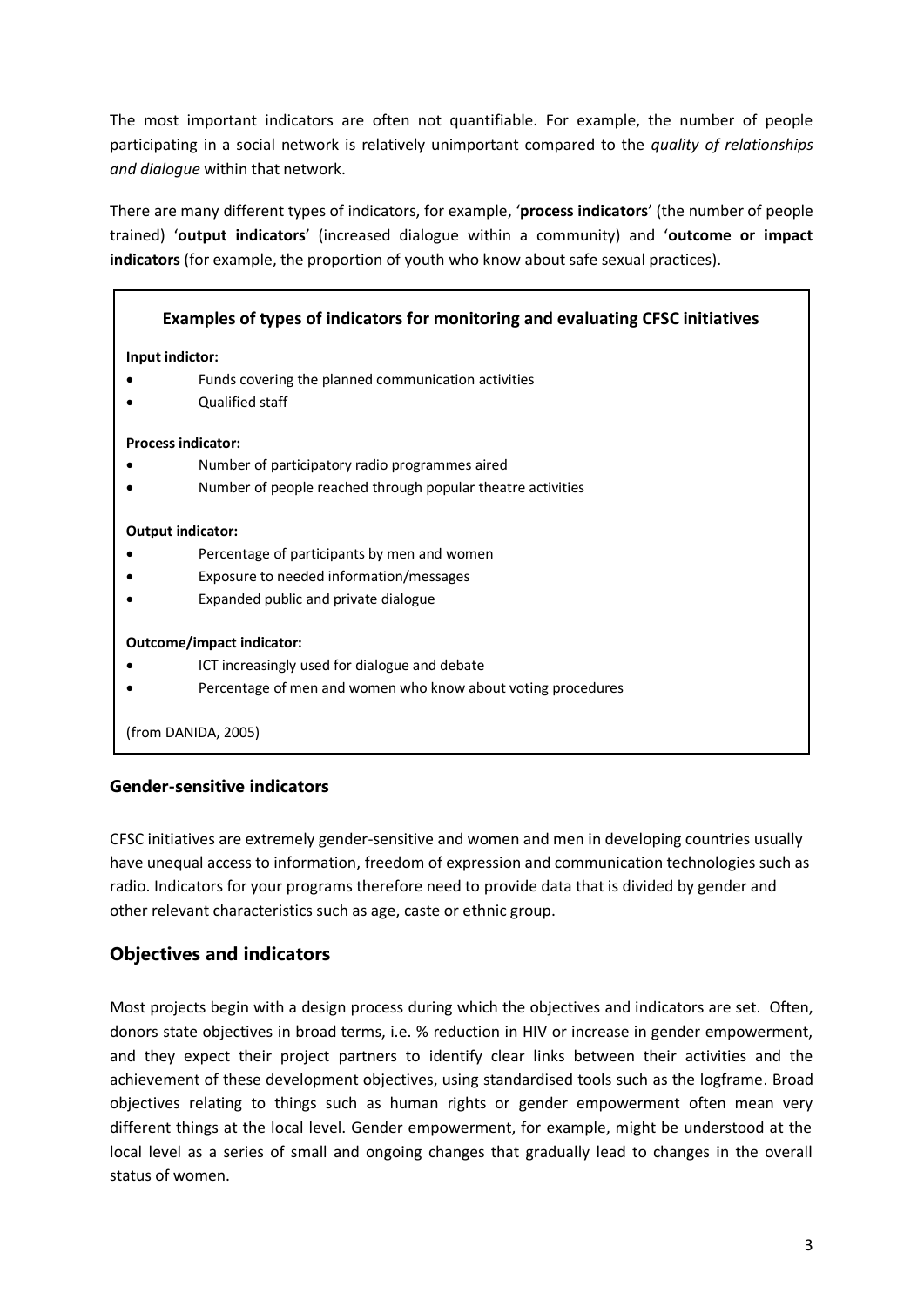## **What makes a good indicator**

There are many different ways of assessing how useful our indicators are. Some guidelines include:

- They are relevant and accurate enough for those concerned to interpret the information they do not need to be perfect.
- Relevance of information is essential to identifying appropriate indicators.
- The need to be achievable and realistic.
- They should enable you to assess change over a period of time.

Since social change can often take a long time, progress toward long-term social change can at times be an acceptable measure of effectiveness.

#### **How Equal Access Nepal assessed change results before the AC4SC project**

In the initial stages at EAN, we gathered lots of qualitative data through letters, feedback forms, group discussions and interviews but we had no mechanism to mange and analyse them. Indicators were not set to show impact results. Case studies, quotes and photos were considered as change results of the radio programs. Although lots of qualitative data were received, the information provided to donors was more quantitative, such as the number of letters received. This happened because there was more involvement of donors in our activities throughout each project. Impacts were more visible to donors because they visited the field a lot and met the beneficiaries frequently. Because of our donors' direct involvement in project activities, no questions were asked about M&E activities like setting objectives and indicators. That is why we had no mechanism to set objectives and indicators and did not think about the need for this.

Later on, training in Ethnographic Action Research was provided to program managers and M&E field staff in EAN to maintain field data as field notes, code them and then present impact results in the form of photo essays and features. However, there was no direct involvement of stakeholders in this analysis and reporting process.

During an initial AC4SC planning meeting, the following comment was made: 'EAN wants to be able to identify indicators of social change but donors are uninterested in indicators that don't fit their framework. That is why current indicators don't assess social change'. This helps to explain why indicators that were previously set were often quantitative, not focussed on social change impacts and set without the input from beneficiaries. Instead, they were often based on things like the number of trainings conducted, numbers of persons trained, and number of listeners clubs formed.

### **SPICED and SMART indicators**

While there are no set rules to selecting indicators, one popular guideline has been to use the acronym 'SMART': indicators should be Specific, Measurable, Attainable and action-oriented, Relevant, and Time-bound. This guideline tends to suit quantitative indicators in particular. Another acronym recently suggested is 'SPICED': Subjective, Participatory, Interpreted, Communicable, Empowering and Disaggregated. SMART describes the properties of the indicators themselves, while SPICED relates more to how indicators should be used, as the following table illustrates: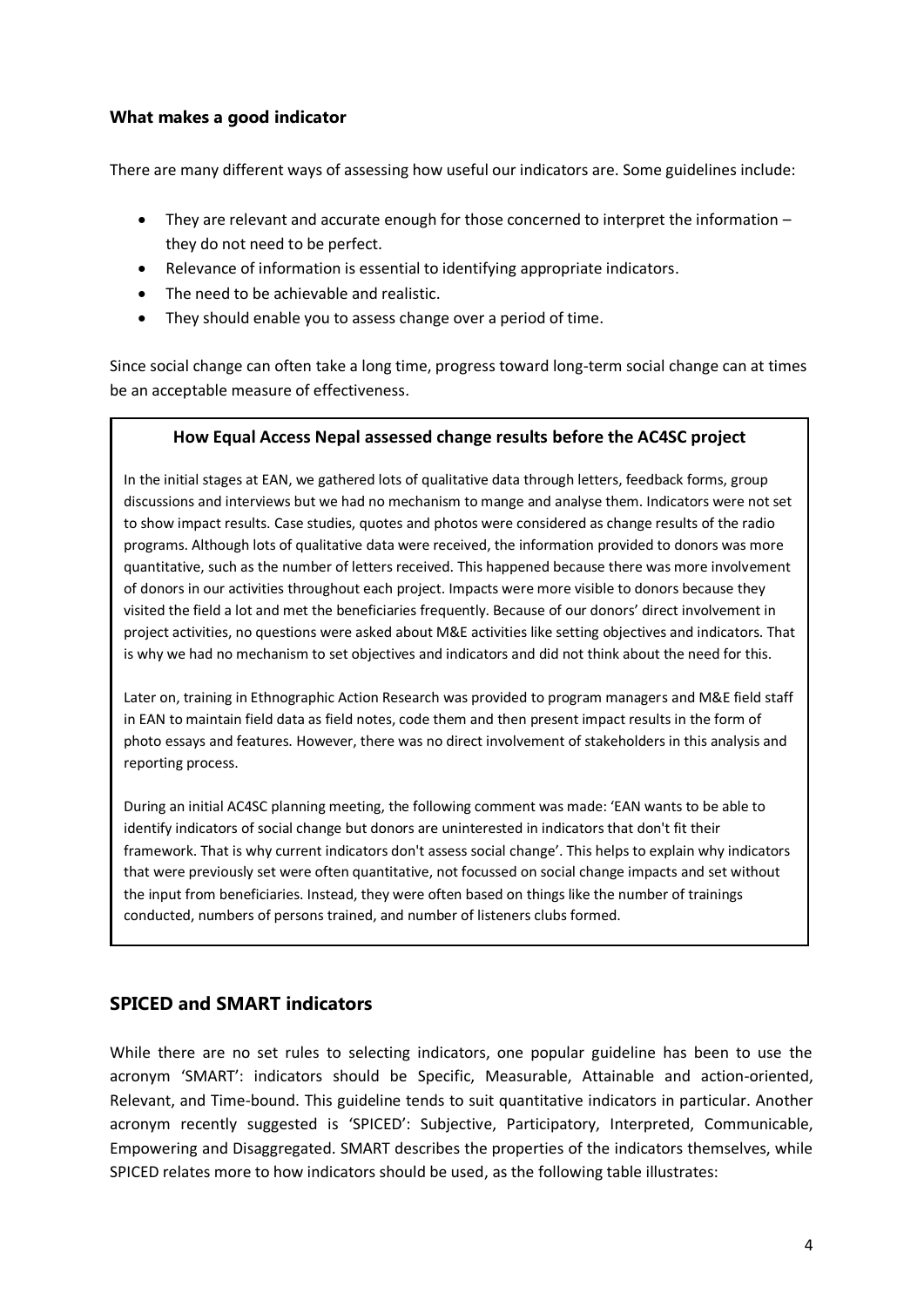# **SMART indicators SPICED indicators** Specific (to the change being measured) Subjective Measurable (and unambiguous) example and the Participatory Attainable (and sensitive) Interpreted (and communicable) Relevant (and easy to collect) Cross-checked Time bound (with term dates for measurement) Empowering

Diverse and disaggregated

You don't always have to use SMART or SPICED indicators, but you can use them as a way of evaluating what you are doing with your indicators. They give you clear criteria to evaluate the quality of your indicators.

Essentially, your choice of indicator depends on what stakeholders want to measure or the type of changes they want to better understand and assess. The SPICED approach puts more emphasis on developing indicators that stakeholders can define and use for their own purposes of interpreting and learning about change, rather than simply measuring or attempting to demonstrate impact to meet donor requirements. This approach is more appropriate for the participatory monitoring and evaluation of CFSC programs, which is likely to draw heavily on qualitative and descriptive measures. However, SMART indicators and quantitative approaches also have a role, depending on the indicators and their purposes as designed through participatory processes. We also recognise that SMART indicators may better meet donor requirements, as the comments below indicate.

# **Some challenges in using SMART and SPICED indicators: a view from EAN**

The major challenge in developing SMART indicators is coming into agreement with certain stakeholders (such as radio program team members) and giving briefings about indicators to beneficiaries at the community level. It took a long time to reach agreement on all of the SMART indicators we developed for our first six month research plan. Then, at the last moment, the M&E team was asked to remove indicators for certain themes by the SSMK team.

In terms of donor requirements, it is easier to set SMART indicators than SPICED indicators. From this point of view, SMART indicators are more practical than SPICED indicators. The SPICED approach is good as it uses a bottom-up participatory approach, but it requires more involvement of community members to define indicators of social change impact and they take a longer time to set. This means that more resources are needed than for the SMART approach.

Some resources about indicators and the SMART and SPICED approach to assessing indicators can be found in the **Useful resources, information and tools** section.

# **The SPICED approach**

The **SPICED** approach is a useful tool for thinking about how project objectives and indicators can be set in a participatory and inclusive way with local communities. The approach is summarised below: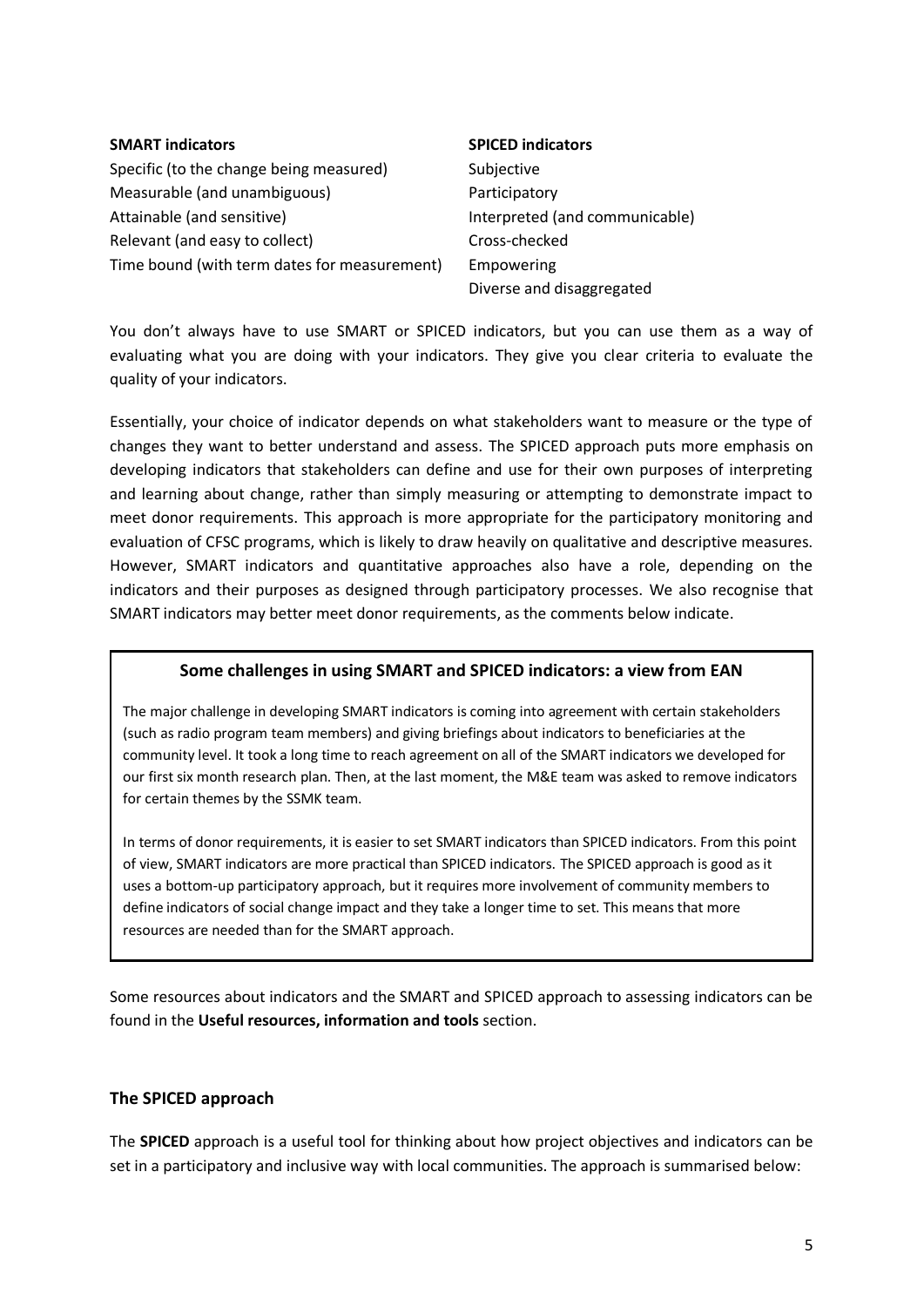# **SPICED: Subjective - Participatory - Interpreted and communicable - Cross-checked and compared - Empowering - Diverse and disaggregated**

**S**ubjective: Informants have a special position or experience that gives them unique insights which may yield a very high return on the investigators time. In this sense, what others see as 'anecdotal' becomes critical data because of the source's value.

**P**articipatory: Objectives and indicators should be developed together with those best placed to assess them. This means involving a project's ultimate beneficiaries, but it can also mean involving local staff and other stakeholders.

**I**nterpreted and communicable: Locally defined objectives/indicators may not mean much to other stakeholders, so they often need to be explained.

**C**ross-checked and compared: The validity of assessment needs to be cross-checked, by comparing different objectives/indicators and progress, and by using different informants, methods, and researchers.

**E**mpowering: The process of setting and assessing objectives/indicators should be empowering in itself and allow groups and individuals to reflect critically on their changing situation.

**D**iverse and disaggregated: There should be a deliberate effort to seek out different objectives/indicators from a range of groups, especially men and women. This information needs to be recorded in such a way that these differences can be assessed over time.

The **SPICED** approach is a very useful tool for thinking about how to set participatory objectives and indicators. It is qualitative; it appreciates local understandings of change and is a good tool for thinking about why it is important to work with communities. It identifies that different people have different ideas about what change means. Developing indicators that help us understand what change means at the community level is challenging, but several steps can be taken that make the process simpler to understand and implement. Key steps relevant to EAN include:

### **Step 1: Identify and engage stakeholder groups and community researchers**

An important first step is to first identify the key stakeholder groups who should be involved in the process of setting objectives and indicators. Using different participatory processes to engage different groups is also important. You will need to consider which methods would work best with different groups in order to ensure that everyone's voices and views are heard. Using these processes as part of regular meetings or community-based activities can be one way to reduce the amount of time and effort that may be needed to organise special research-related meetings or workshops. Methods that could be used to identify and engage stakeholders include:

- Interviews with key informants who then suggest others.
- Holding a workshop with staff to identify key stakeholders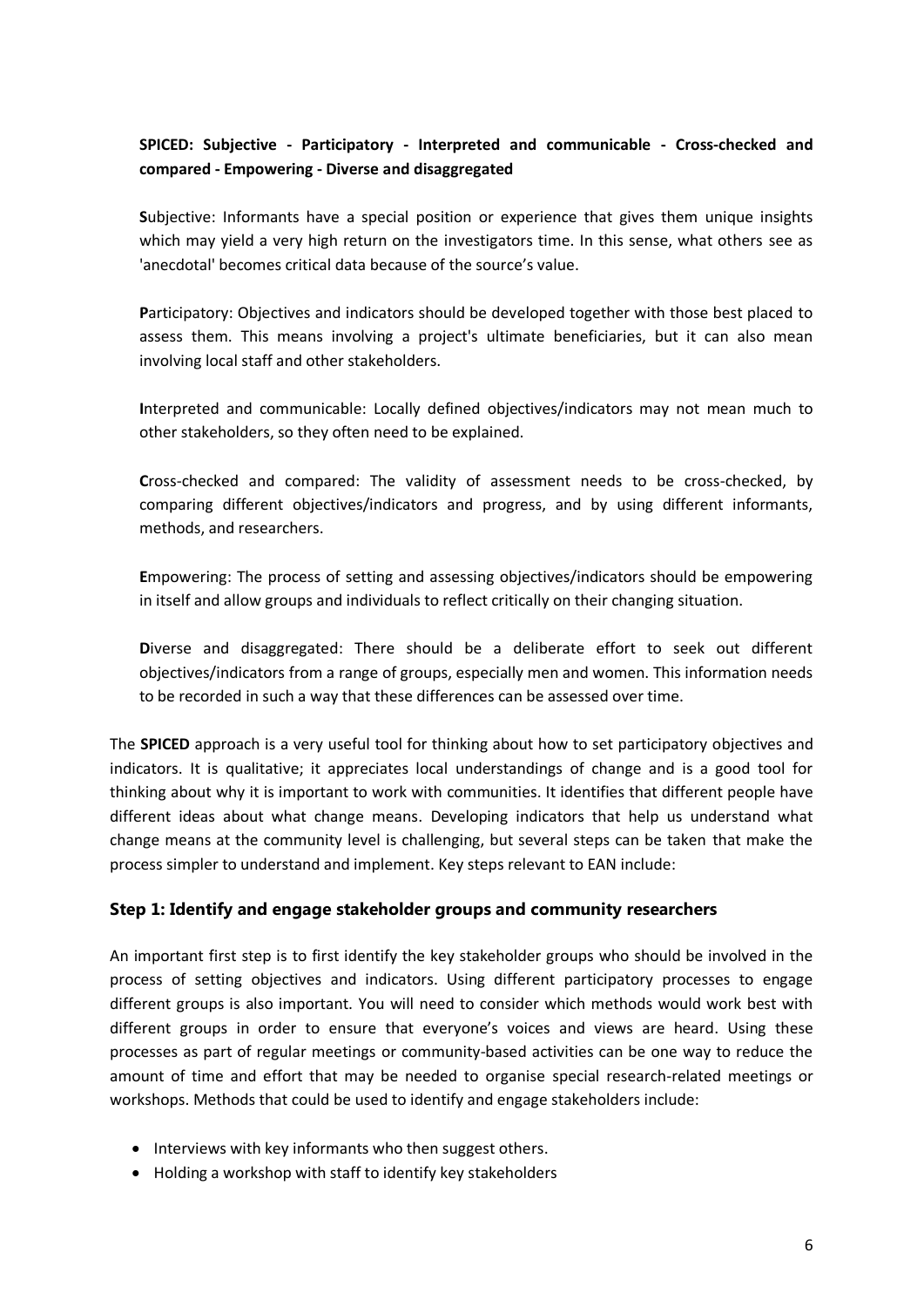- Stakeholder analysis based on analysis of social networks (see **Useful resources** section).
- Conducting a survey to identify stakeholder groups and their type and level of stake then making contact with the main leader of each group.

The most appropriate community members and groups to involve in the process of identifying indicators also need to be identified. This step would include engaging listener club members and others in the community and who would take part in research related to identifying what social change means to the community. It is helpful to invite both program participants and nonparticipants to take part in the process of setting indicators. This enables the perspectives of different people affected by your project or programs to be taken into account and fosters greater ownership of the project among local people. A smaller number of stakeholder groups can be prioritised for the indicator development process.

# **Example of the successful engagement of internal stakeholders in setting radio program objectives**

After the AC4SC project started, there were different meetings with the SSMK and NN content teams and management team members. EAN regularly involved content team members in setting objectives and indicators for the SSMK and NN radio programs. This process helped us to develop our first six month research plan which includes objectives, indicators and research questions. It also helped to develop better dialogue and cooperation between the M&E and content team members and raised the value of M&E work within EAN.

As an initial step in the design of the impact assessment of the SSMK and NN programs, the content and M&E teams met in a workshop and came up with different objectives related to the NN and SSMK programs. The aim was to identify the indicators that would be the focus of the initial impact assessment/PM&E process. This involved the following steps:

- A pre-workshop was held with fourteen EAN staff including senior management, program and production staff and M&E staff.
- Program objectives were listed and combined with similar objectives that were identified during previous workshops. This resulted in a list of twelve objectives for SSMK and ten for NN.
- Each workshop participant was given five red dots which they placed against the objectives they considered most important.
- Participants discussed the votes given to various objectives for the programs.
- The wording of some objectives was changed and agreement reached on which were more important than others.
- Further work on the objectives and more discussions were held at subsequent workshops involving a smaller number of EA staff.
- EAN staff eventually decided on the two objectives for each program that would be the focus of the initial work on the impact assessment, to be conducted as part of the initial capacity development workshops and fieldwork.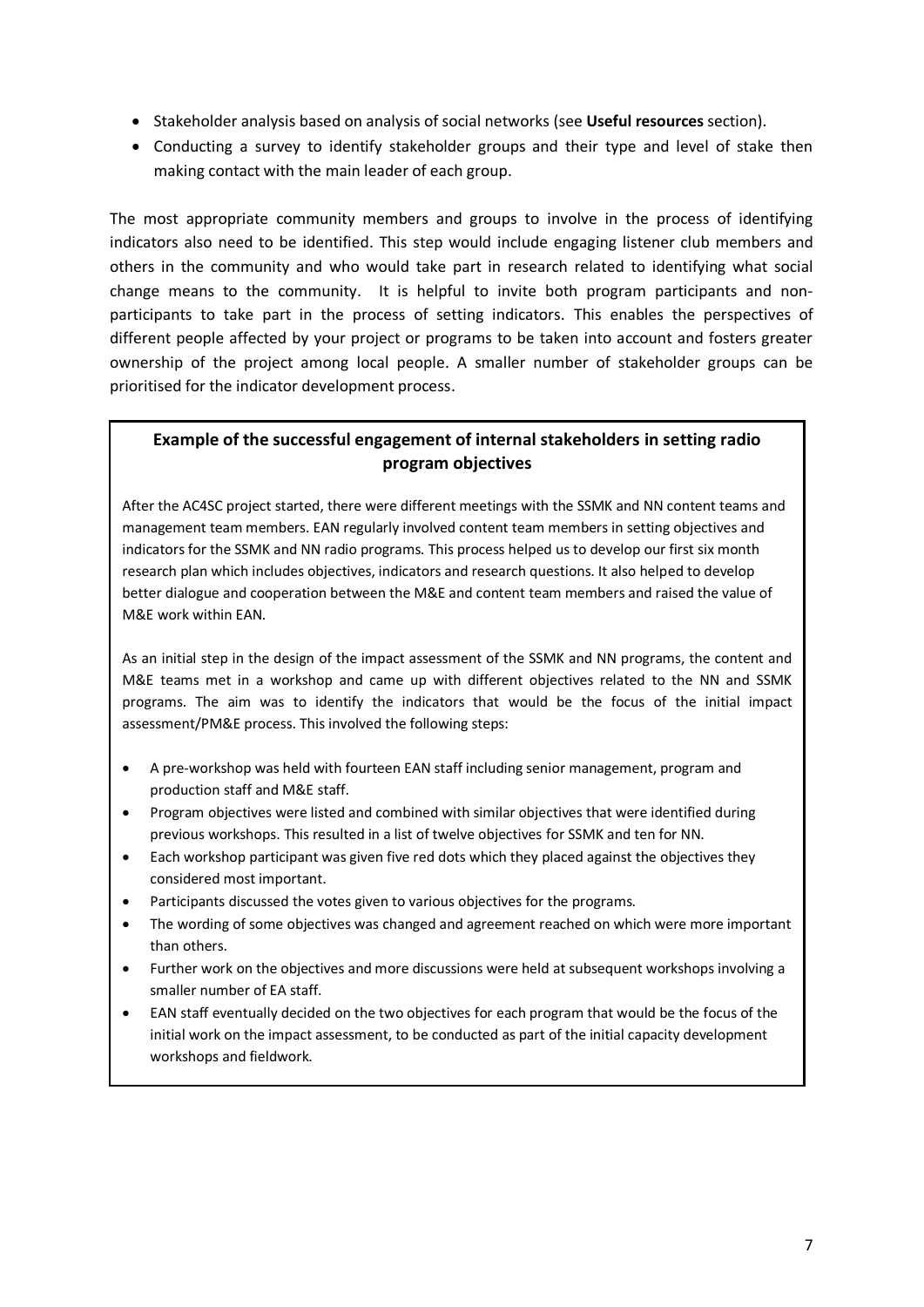## **Example of the process of identifying key stakeholders**

Once the SSMK and NN program objectives were identified, workshop participants were asked to list various groups of stakeholders who could participate in setting indicators of social change related to the programs. Initially, the SSMK and NN teams each prepared lists of all of their stakeholders. They then collaborated to list the stakeholders who could be involved in setting indicators of social change and the ways in which they could be involved in this process. The final list of stakeholders and the ways that we thought they could participate was:

- Listeners (letters, emails, phone calls, feedback, face to face interaction)
- Listener clubs (letters, emails, phone calls, feedback, face to face interaction)
- Reporters (audio clips, reports, photographs, success stories, feedbacks, meetings both formal and informal)
- Outreach partners and organisations (periodic reports, meetings)
- Content Advisory Group (CAG meetings)
- Project staff (reports, field audio, monitoring, visits, outreach staff activities)
- Donors (reports and feedback)

# **Step 2: Understanding the local context, issues and barriers to change**

This step assumes that you have already identified the communities in which you will conduct your impact assessment research work. It includes:

- Undertaking scoping research in the communities and preparing reports on this research.
- The community researchers using participatory tools to identify barriers to social change and develop and plan strategies to address those barriers.
- Evaluating the various methods used in this research.
- Understanding the communication context in the selected communities, including what access different groups have to various communication technologies and other sources of information and what forms of communication they engage in.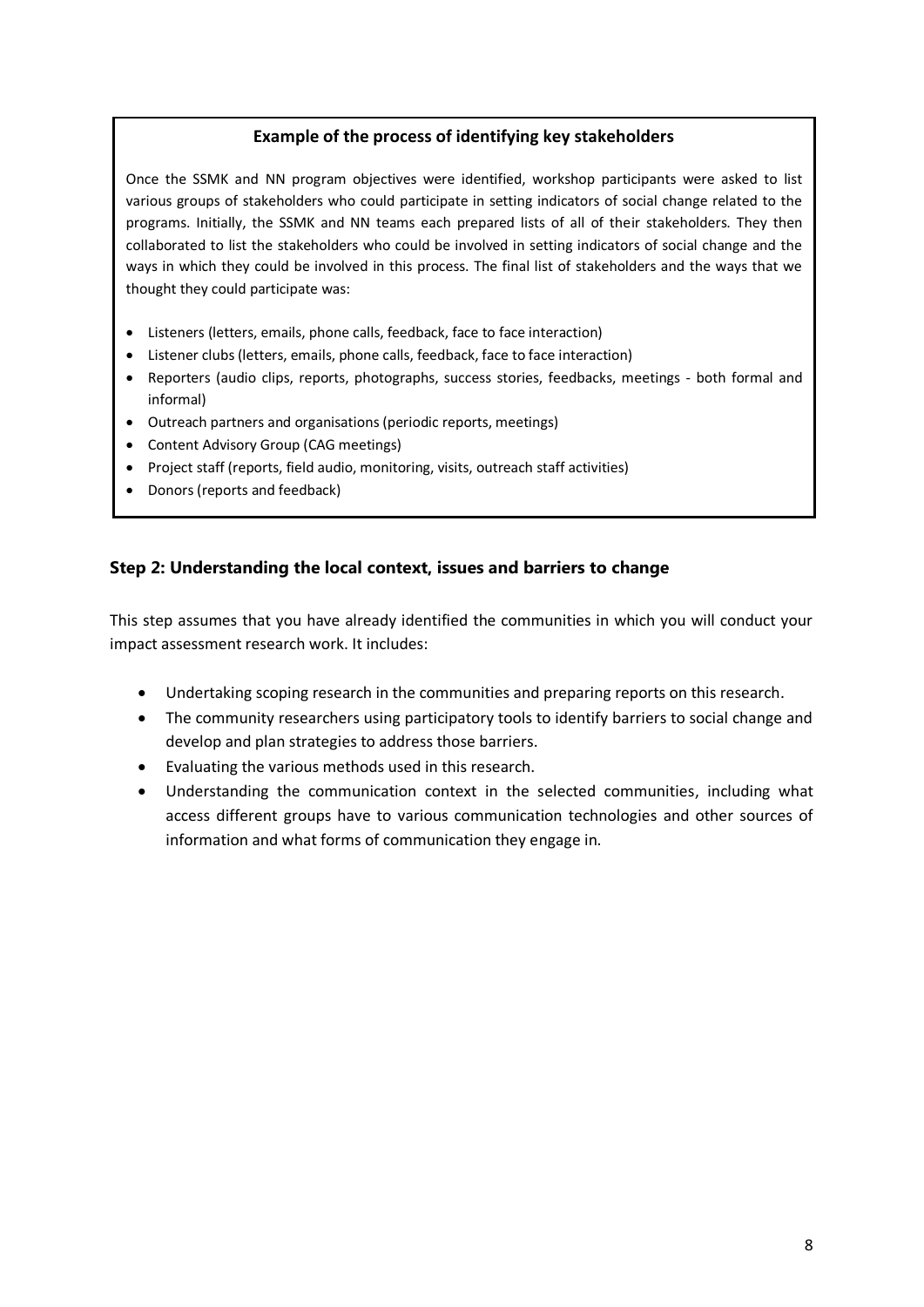### **Example of scoping research to understand local contexts, issues and barriers**

One of the first steps in the AC4SC project was to conduct scoping studies in the Palpa, Dang, Dadeldhura and Dhankuta districts of Nepal which had been selected as the initial four research sites. The main aims of these scoping studies were to:

- Identify and engage key stakeholders in the community who could provide relevant information about the community and assist in identifying other stakeholders and potential community researchers. We thought that later on they could participate in setting indicators and engage in the impact assessment process.
- Explain the AC4SC project to key stakeholders in the community and the benefits of the project to the community.
- $\bullet$  Identify and interview potential community researchers.
- Collect demographic data on each community.
- Collect relevant contextual information about the area, including the recent history of the area, and key community sectors and organisations.
- Undertake communicative ecology research and mapping.
- Conduct research to obtain relevant information related to SSMK and NN such as who listens to the programs and how and what the community's level of knowledge is about some of the core themes in the programs.

We used different participatory tools such as diamond, communicative ecology, spider diagram, community mapping, gender chart, interviews and focus group discussions to better understand the community in these four districts. In addition, we gathered government statistics and other data about the such things as: population numbers, age distribution, gender, ethnicity/caste, religion, educational/literacy levels, economic activity and migration to and from the area. We also gathered information about annual events such as religious and cultural festivals.

We found that lack of education, gender and caste discrimination, poverty and superstitious beliefs were the major barriers to social change. Communicative ecology mapping was used to understand the media preferences of individual community members and the community as a whole. People were using personal face to face contact, the telephone and mobile phones more as communicating tools. Some people knew what the internet was but lacked access to it. Regular research work conducted in these districts identified changes in people's interest toward media preferences. More people were found to be interested in watching TV than listening to the radio and more people were interested in listening to local FM stations with local radio programs than national broadcast services such as Radio Nepal.

# **Step 3: Identifying information needs and interests**

This step includes:

- Using various methods to identify the needs and interests of diverse community groups related to social change information and other associated activities.
- Aligning objectives and media content to best meet those needs the appropriate content for locally produced programs and nationally broadcast programs would need to be considered here. Local radio stations and advisory groups would also be involved.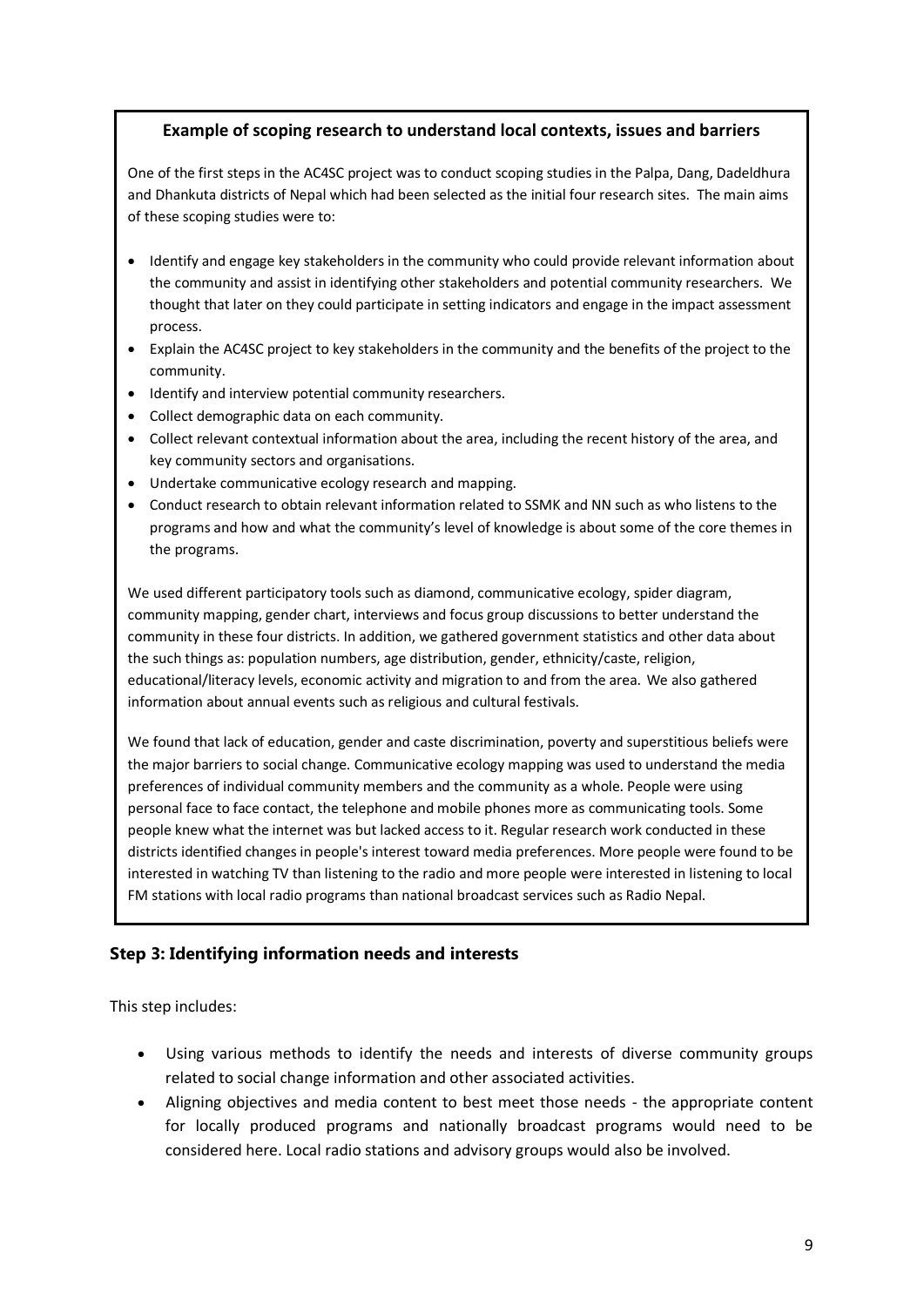# **Example of identifying the information needs of the community**

Through our use of various PM&E methods, our research participants provided a range of feedback about ways that the SSMK and NN radio programs could be improved. This included the feedback that they wanted the programs to cover what they felt were issues in the local area such as the trafficking of girls, HIV and AIDS, impunity, and accountable government services. The following shows some of the issues that short questionnaire survey (SQS) respondents wanted to see included in the programs. They indicate that listeners are still interested to know more about many of the issues that these programs have been covering for a long time.

#### **Issues for NN**

- Improvement in the political process
- Impact of unstable political situation on youth
- Media and its security
- Update on the Constituent Assembly
- Role of youth during the transitional period
- Awareness of youth on criminal activities
- Role of youth on public justice and security
- Good governance

#### **Issues for SSMK**

- **•** Girl trafficking
- Love and sex
- Development of youth
- Role and responsibilities of youth towards their nation
- Employability
- Vocational training
- Sexual and reproductive health
- Quality education

As well as this, Content Advisory Group meetings were held regularly at EAN to get feedback from different stakeholders to develop program issues for the content development of the radio programs. Feedback on radio programs through Critical Listening and Feedback Sessions was also used to triangulate with other data about the information needs of program audiences.

# **Step 4: Identifying social change impacts and indicators**

This step includes:

- Using various participatory methods to identify different forms of social change impacts of the programs.
- Staff and others using this data to identify potential indicators of social change; i.e. what communities feel are achievable outcomes in the short, medium and long term.
- Identifying the things that need to occur to achieve change, i.e. what actions need to occur?
- Evaluating the methods used to identify impacts and indicators.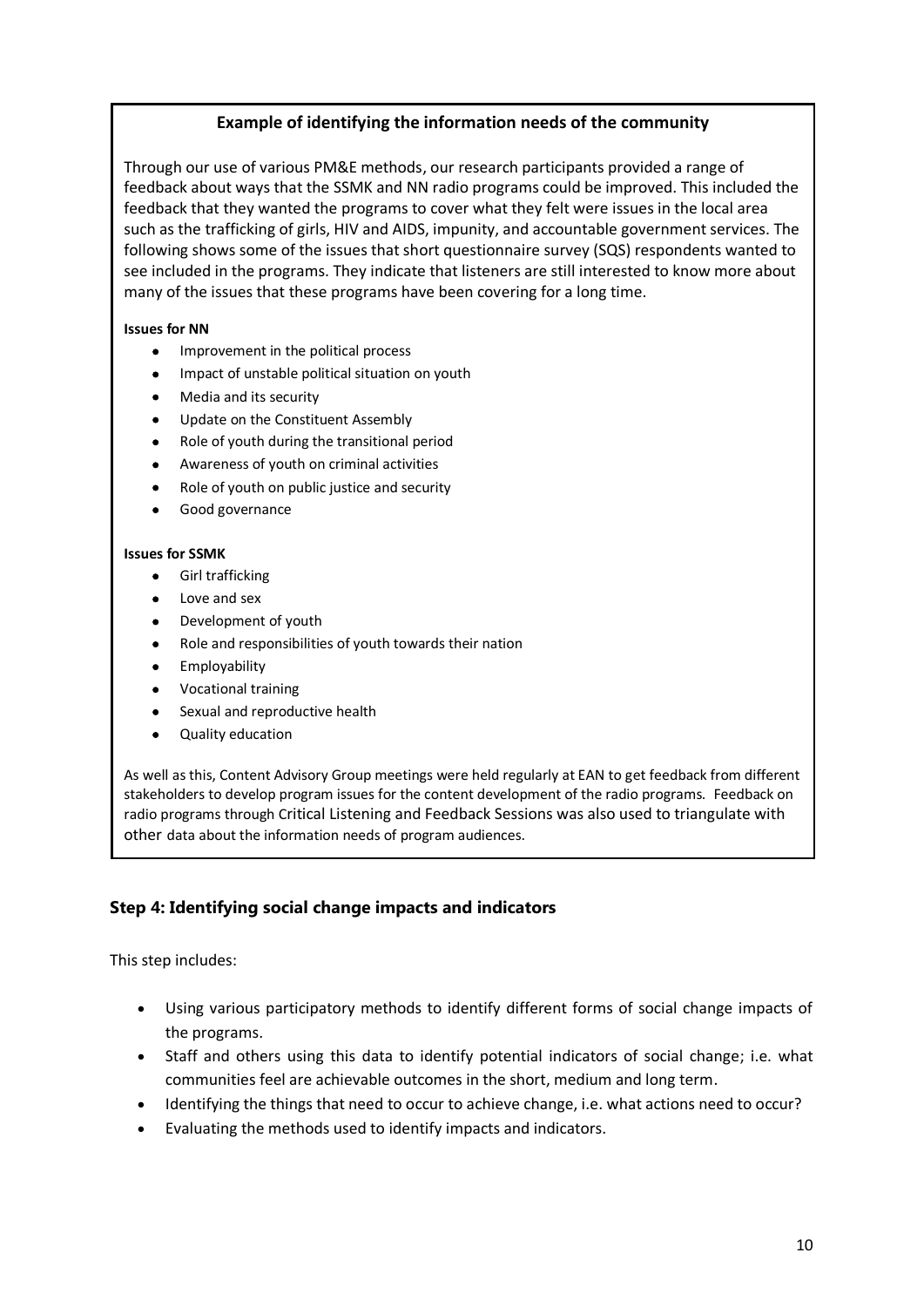Participatory research techniques such as Most Significant Change and Roadblocks and Barriers (to name but a few) can help you to understand what 'success' or 'change' means at the local level.

# **Examples of identifying social change impacts and indicators**

EAN used various methods to identify different types of social and behavioural change impacts of the SSMK and NN programs. Some of this data helped us to set indicators which were included in our first six month research plan.

### **Identifying what social change means to the community**

During a community meeting held as part of a field visit to Dang and Dadeldhura in January 2009, community members were asked what social change means to them. Participants thought that raised level of awareness; decrease in caste and gender discrimination and no negative thoughts are social change. They suggested that many different things help to bring about social change such as education, awareness, discussion, youth activities, and people who motivate for change. They also thought that radio programs, wall paintings, posters and pamphlets, newspapers, and television programs can help to achieve social change. However, they have to regularly address an issue to help change happen. One method alone cannot make change happen. They all have to work together to create social change.

### **Identifying domains of change**

After undertaking a review of 20 MSC stories, AC4SC project participants were able to identify a number of domains of change (DoCs) related to the NN and SSMK radio programs. This process included the following steps:

- 1. Reviewing the broad visions and objectives for the SSMK and NN programs
- 2. Sorting the MSC stories
	- Eliminate stories lacking in detail or that do not focus on change associated with SSMK or NN.
	- Categorise the remaining stories and data into piles of similar broad types of impact or change (for example, change in awareness related to education or health, or change in participation or personal relationships)
	- Note down the broad types of impact identified for each program
- 3. Developing draft DoCs: List up to eight possible DoCs for each program based on the broad objectives and the impact themes identified
- 4. Consulting the SSMK and NN program teams
	- Ask the teams to comment on the list of DoCs and suggest revisions and additions
	- Seek agreement on the list of draft DoCs and the wording of any revisions
- 5. Consulting the Community Researchers. In order to know how they interpreted the DOCs, each of the CRs were asked:
	- What changes does the Naya Nepal program help bring to its listeners and community?
	- What changes does the SSMK program help bring to its listeners and community?
- 6. Based on all of these inputs and ideas, decide on the final DoCs: Meeting participants further prioritised the DoCs and decided on the specific DoCs that will be used in future MSC story collection.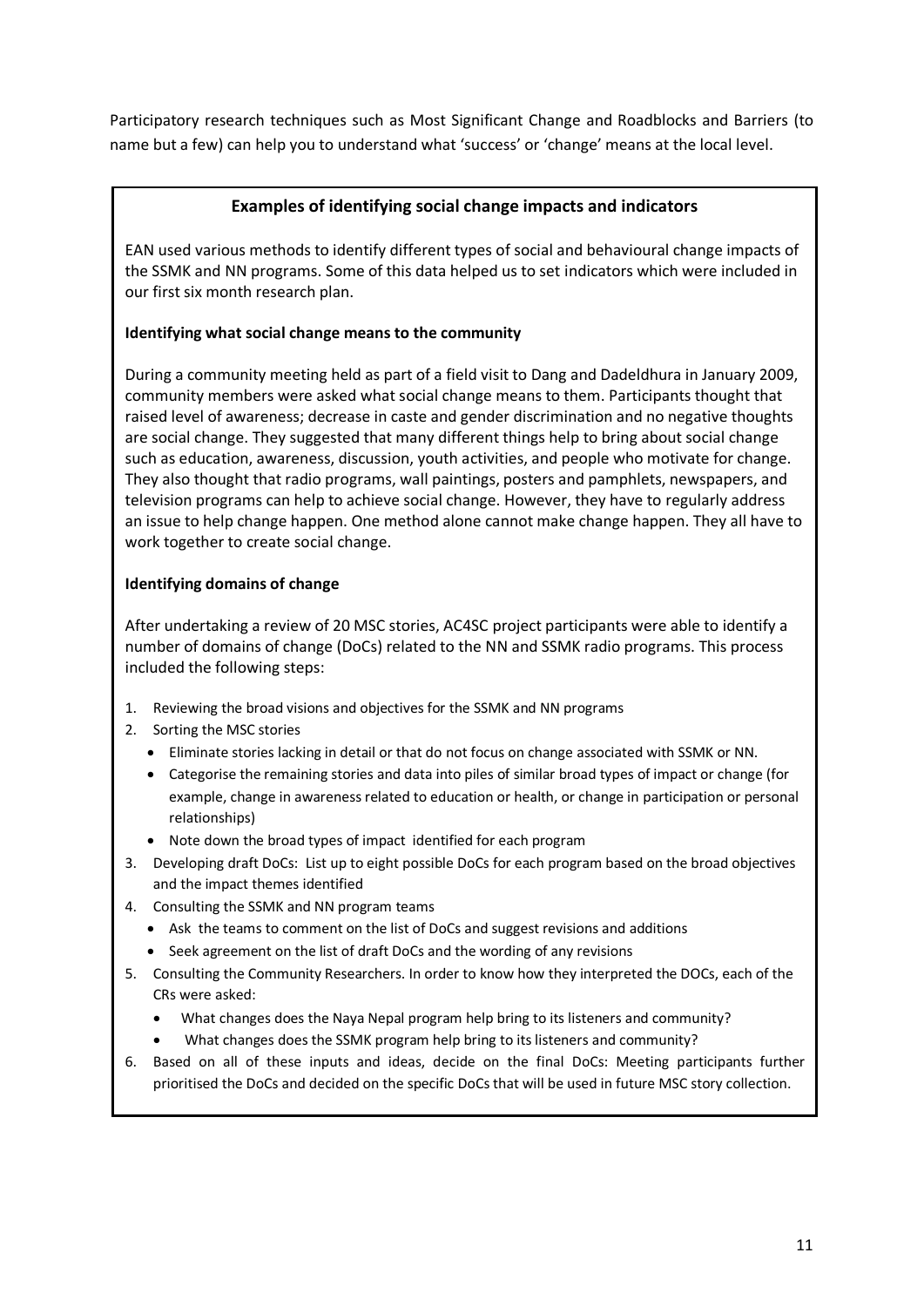# **Example of indicators based on domains of change**

These are some of the SMART impact indicators linked to the broad/ongoing objectives of the SSMK and Naya Nepal programs and the domains of change that were included in the draft six month research plan developed by EAN. They were later revised or refined.

#### **SSMK indicators**:

- At least 50% of the SSMK target group researched are sharing knowledge obtained from SSMK with family and/or peers.
- At least 50% of the SSMK target group researched give examples of how they have developed skills and knowledge to make informed decisions about one or more SSMK issues.
- At least 15% of the SSMK target group researched can give examples of how they or others in their family or community have changed their attitudes towards superstitions and social ills after listening to SSMK programs on these topics.

#### **Naya Nepal indicators:**

- At least 40% of NN listeners researched are aware of their duties and responsibilities as a citizen related to the promotion of democratic, inclusive, peaceful and sustainable systems of governance.
- At least 60% of NN listeners researched will have increased their awareness about reforms to the Justice and Security System.
- At least 10% of NN listeners researched can give examples of how they or others in their family or community have encouraged others to take part in socio-political activities and discussions during the previous 12 months.

# **Step 5: Identifying indicator categories and verifying indicators**

This step involves:

- Identifying the most relevant, effective and appropriate indicators of social change for the key stakeholder groups (M&E staff, donors etc).
- Reaching agreement on definitions for each key indicator.
- Developing categories of indicators and impacts.
- Going back to community members and groups to check the extent to which the indicators developed adequately captured their realities and perspectives.
- Seeking agreement on the wording of the indicators.
- Assessing the various methods used to develop the indicators.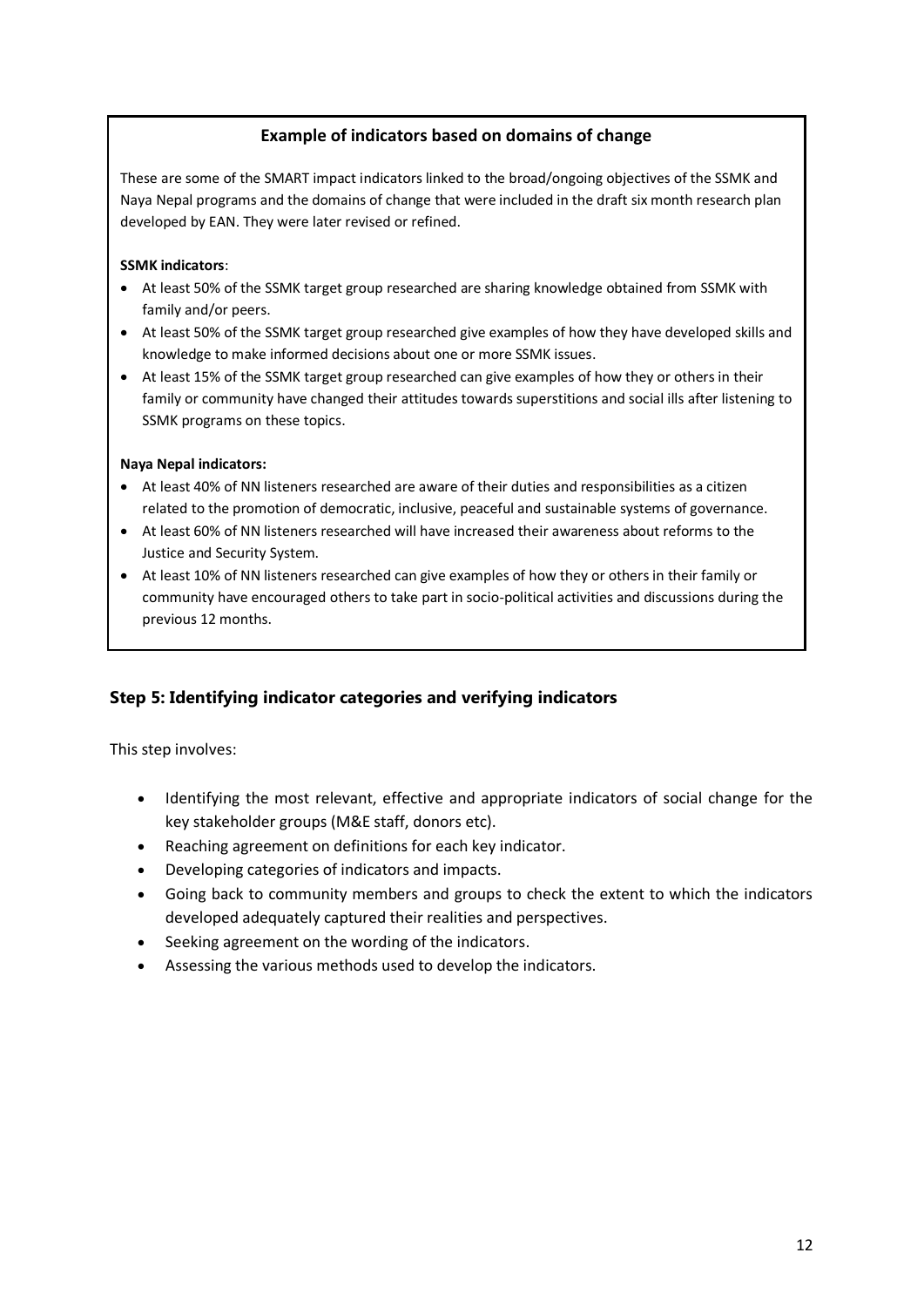### **Example of reaching agreement on indicator and impact categories**

The indicators developed for the six month research plan as part of the AC4SC project were based on continuous dialogue between the M&E and content team members and input from the AC4SC research team. Before setting these indicators, this dialogue and cooperation was helpful to develop objectives of the radio programs first, based on which the indicators were set. As well as this, the development of the domains of change (DOCs) has helped us to assess various types of changes in program listeners. As for example, a DOC related to the NN radio program is 'changes in the attitude of citizens towards politics' which was been defined after we analysed MSC stories collected from listeners which mentioned that after they started listening to the NN program, they started think that politics is not a dirty game rather they should take an interest in it. This has also been verified by analysis of short questionnaire survey results. The impacts that were identified through this ongoing process of analysis and discussion are:

#### **SSMK:**

Can talk freely about sex Dialogue among peers on HIV and reproductive health Aware on HIV and AIDS and reproductive health Able to make decisions Able to convince parents that they should study and reject early marriage Developed critical thinking

#### **Naya Nepal:**

Started taking interest in political matters Able to understand Constituent Assembly and its process Discussion and dialogue about political matters at the community level

### **Example of translating generic objectives/indicators to more local indicators**

One of the broad objectives of the Naya Nepal radio program is 'to encourage discussion and dialogue about political matters at the community level'. These activities have been identified through the research conducted by community researchers and the M&E team at EAN. Analysis of MSC stories and the outcomes of group discussions and interviews show that listeners are taking more interest in political matters and having discussions about different political issues after listening to the NN program.

Some local examples of indicators of discussion and dialogue about political matters at the community level that were identified though community-based research are:

- Community members directly asking questions about local problems to local Constituent Assembly (CA) members
- Changes in women's participation in and interest in political matters and their increased self confidence in speaking about these issues
- Encouraging and motivating family members and neighbours to vote during the election.

The importance of being able to speak directly to CA members was verified by the results of an SQS which showed that the NN program segment 'Question to CA members' was ranked as the second most liked segment by a quarter of the survey respondents.